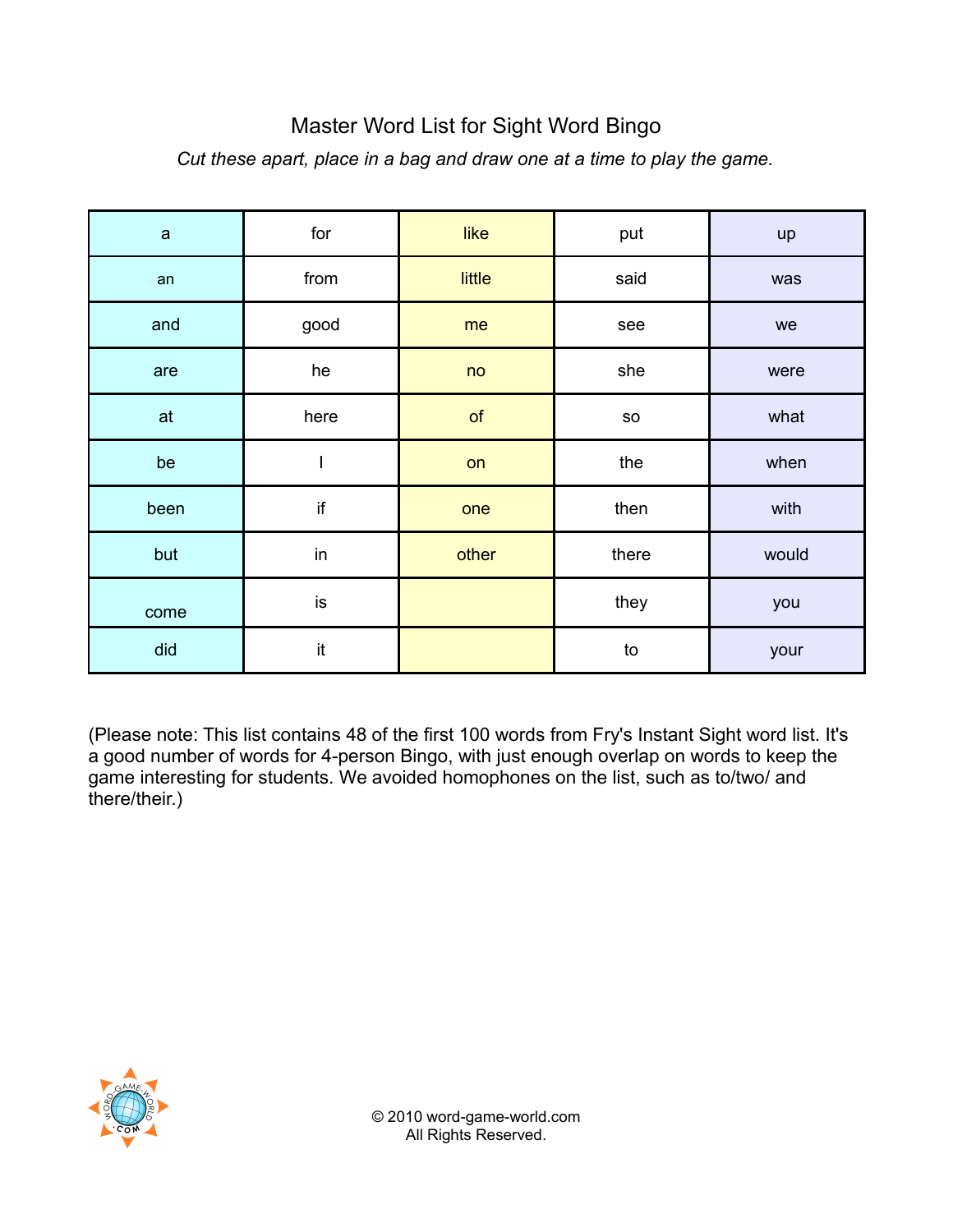## Playing Cards for Sight Word Bingo

| $A - E$ | $F - I$ | $J - O$                                | $P - T$   | $U-Z$ |
|---------|---------|----------------------------------------|-----------|-------|
| a       | for     | like                                   | put       | we    |
| but     | here    | me                                     | <b>SO</b> | what  |
| come    | it      | <b>FREE</b><br>www.word-game-world.com | then      | you   |
| did     | from    | on                                     | to        | would |
| an      | is      | of                                     | they      | when  |

| $A - E$ | $F - 1$ | $J - O$                                | $P - T$ | $U-Z$ |
|---------|---------|----------------------------------------|---------|-------|
| been    | in      | little                                 | the     | what  |
| are     | I       | no                                     | said    | with  |
| and     | for     | <b>FREE</b><br>www.word-game-world.com | there   | your  |
| at      | if      | like                                   | put     | were  |
| but     | he      | one                                    | to      | was   |

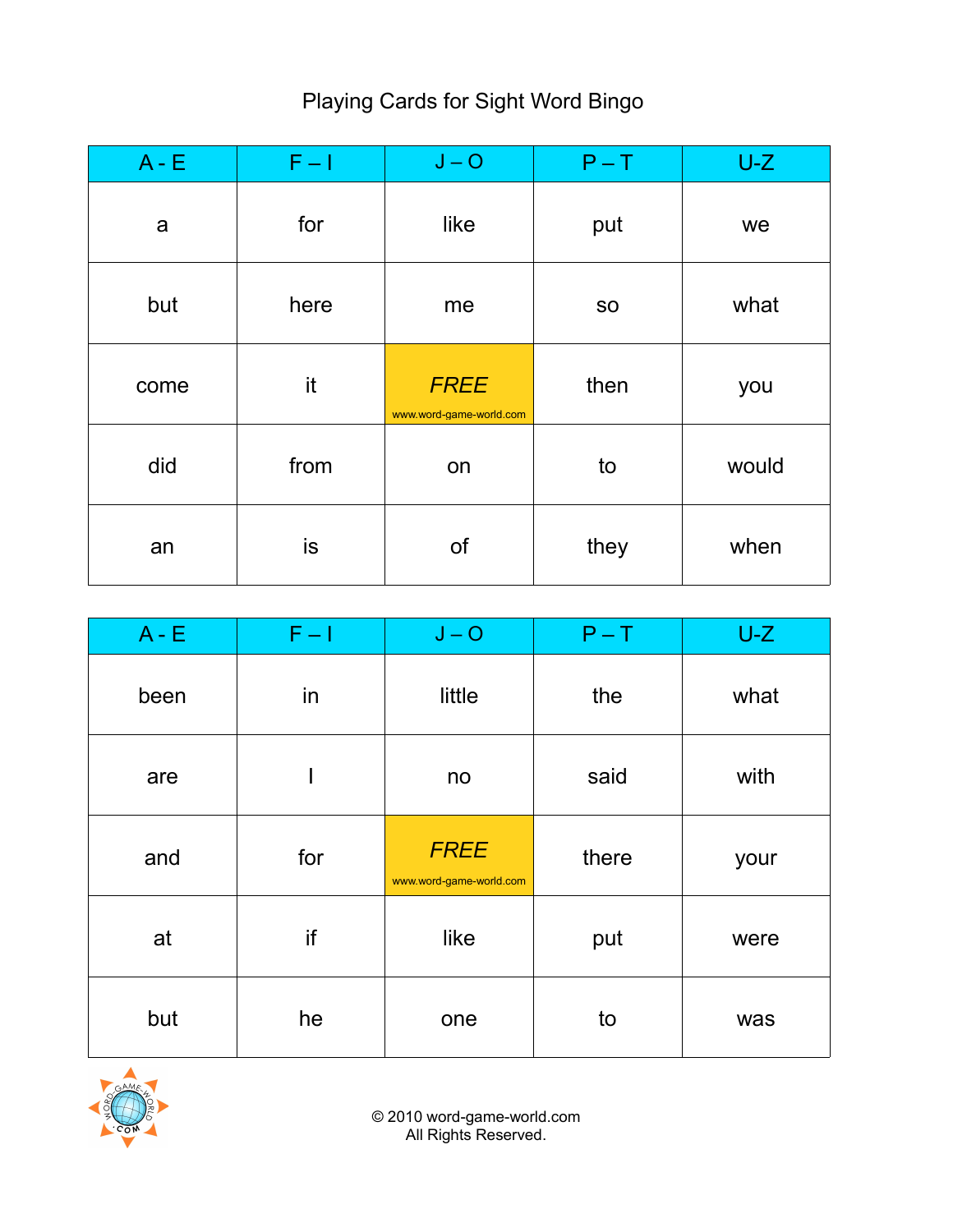## Playing Cards for Sight Word Bingo

| $A - E$ | $F - I$ | $J - O$                                | $P - T$ | $U-Z$ |
|---------|---------|----------------------------------------|---------|-------|
| and     | from    | of                                     | then    | was   |
| a       | it      | other                                  | she     | were  |
| been    | good    | <b>FREE</b><br>www.word-game-world.com | they    | with  |
| did     | here    | on                                     | see     | you   |
| be      | if      | little                                 | said    | up    |

| $A - E$ | $F - 1$ | $J - O$                                | $P - T$   | $U-Z$ |
|---------|---------|----------------------------------------|-----------|-------|
| come    | good    | me                                     | <b>SO</b> | when  |
| an      | he      | one                                    | the       | your  |
| be      |         | <b>FREE</b><br>www.word-game-world.com | see       | we    |
| at      | is      | other                                  | she       | up    |
| are     | in      | no                                     | there     | would |